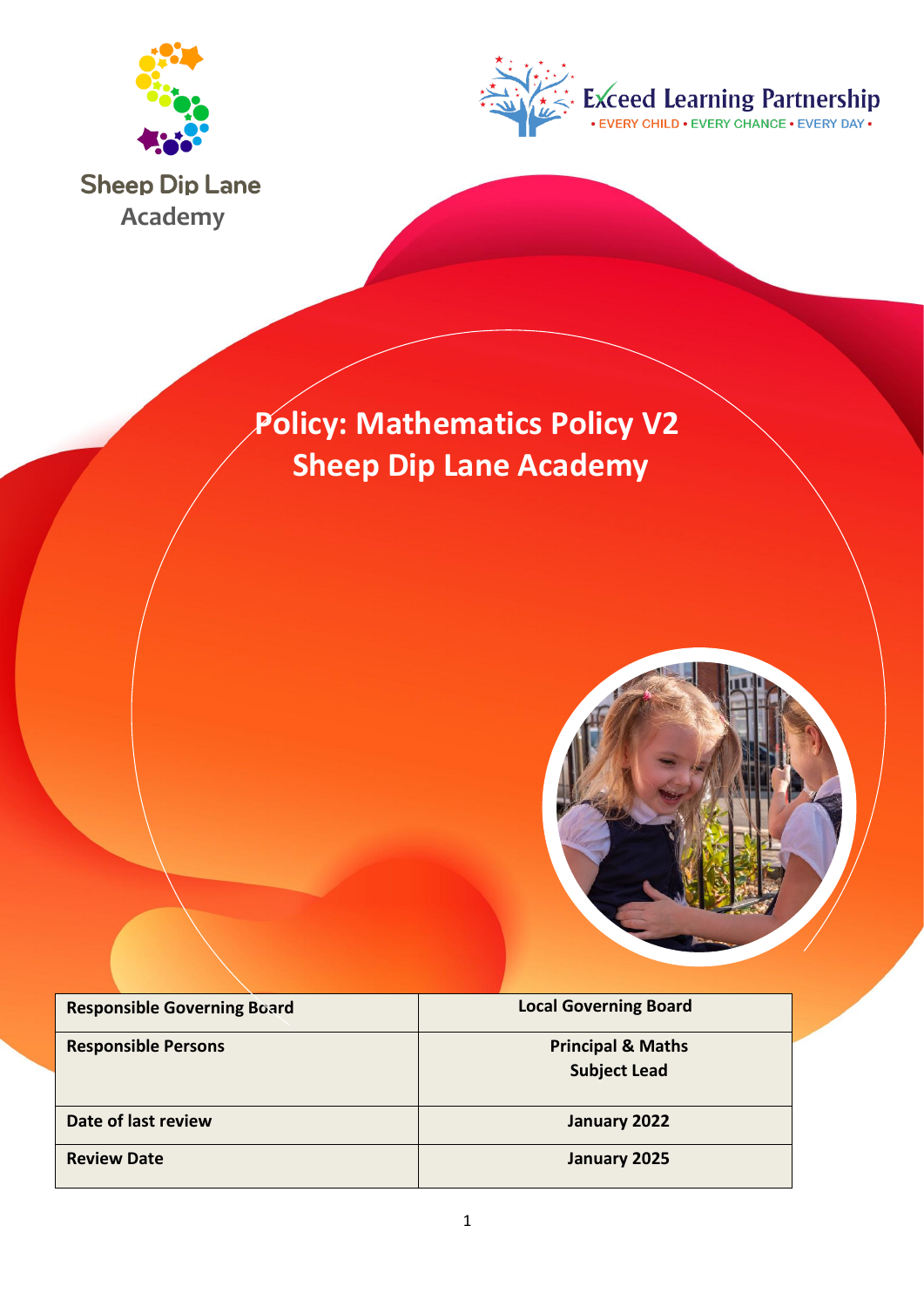## **Sheep Dip Lane Academy: Mathematics Policy**

| <b>Version</b> | <b>Revision Date</b>  | Revised by | <b>Section Revised</b>                                                                                        |
|----------------|-----------------------|------------|---------------------------------------------------------------------------------------------------------------|
| V <sub>1</sub> | September 2020 S Ogle |            | Page 2 Curriculum Recovery added                                                                              |
| V <sub>2</sub> | January 2022          | S Ogle     | All sections – revised document<br>Recovery Curriculum removed<br>Headteacher changed to Principal throughout |

Version Control

## **Curriculum Intent**

Our intent in Mathematics is to provide a sound foundation for the development of mathematics skills throughout school with depth of learning. This includes showing pupils how the different areas of Maths are interconnected, linked to real life and allow them to explore these links fully.

We recognise that a good mathematician needs fluency and automaticity in number work which is achieved through varied and frequent practice including - but not limited to – place value/number facts, times tables, calculation skill and the ability to apply these quickly and accurately

They also require the ability to apply these skills in reasoning and problem-solving tasks which become increasingly progressive as children move through the academy. Children need the skills to break down these problems into small steps and persevere in seeking solutions.

At Sheep Dip Lane Academy, we recognise that all learners can achieve and we expect all learners to move through the curriculum at roughly the same pace. Children who grasp concepts quickly should be challenged in their learning, not through acceleration through content, but by broadening their experiences with deeper problem-solving tasks and application. Children who are yet to be fully confident with a concept must first secure their understanding through additional practise before moving on. They may require concrete models or same day intervention to build confidence with mathematical concepts.

Inclusion is at the heart of our Mathematics teaching and all children are given the support and opportunities they need to thrive in this subject and grant them the necessary skills and knowledge to be successful in later life.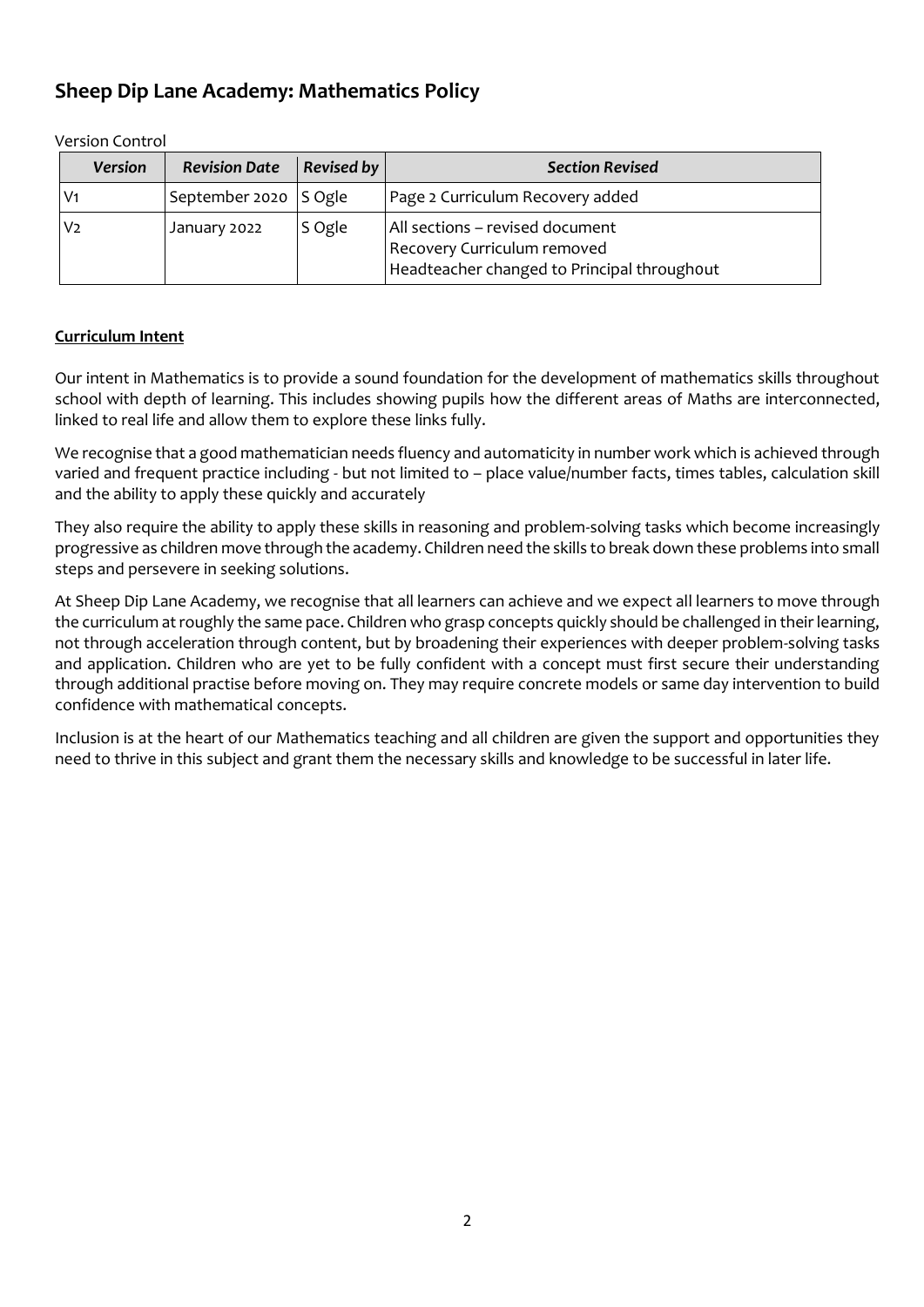#### **Our Curriculum Design Principles and Structure**



### **Ethos and Values**

At Sheep Dip Lane Academy, the curriculum has been designed to:

- Recognise and build on children's prior learning, provide first hand experiences, allow children to develop the skills, knowledge and values they need to embrace the opportunities and challenges they face; to enable them to be create the future world they want to live in
- Recognise every child as a unique individual, celebrate and welcome differences within our community
- Develop with children their ability to learn, underpinned by the teaching of basic skills, knowledge, concepts and values
- Bring learning to life through real life contexts and experiences with provision that uses enhancement opportunities to engage learners
- Enable children to feel safe and happy, have opportunities to enquire, explore and investigate in order to be highly motivated and develop a love for learning
- Use learning pedagogy that promotes positive attitudes towards learning

It is our vision that we thrive together and are part of a great close-knit community. Our curriculum enables us to celebrate local traditions and play an active role in respecting and supporting each other through community events, so that children leave Sheep Dip as active citizens who can make appropriate decisions, evaluate situations and have the characteristics to make meaningful contributions to the society in which we all live in.

At Sheep Dip Lane Academy, we recognise the challenges our learners often face, which makes it essential that we are enabling the children we serve to proactively change the world through learning. We understand that employers are calling for education to expand its focus beyond the tradition cognitive domain. Our school curriculum must emphasise **teamwork**, **resilience**, **creativity**, **self-motivation** and **mind set**. Children will need to develop skills that are not yet considered crucial to current jobs today – such as **persuasion, emotional intelligence and teaching others**. In essence technical skills will need to be supplemented with strong social and collaborative skills.

## *At the heart of our design for learning, is the need to ensure our children see themselves as citizens of the world, members who contribute to local, national and global issues which may impact on their lives*.

We see our curriculum as a vehicle for connecting with the bigger cause. This means we enable our pupils to form meaningful relationships with their learning, see patterns and apply skills into a context where learning can make a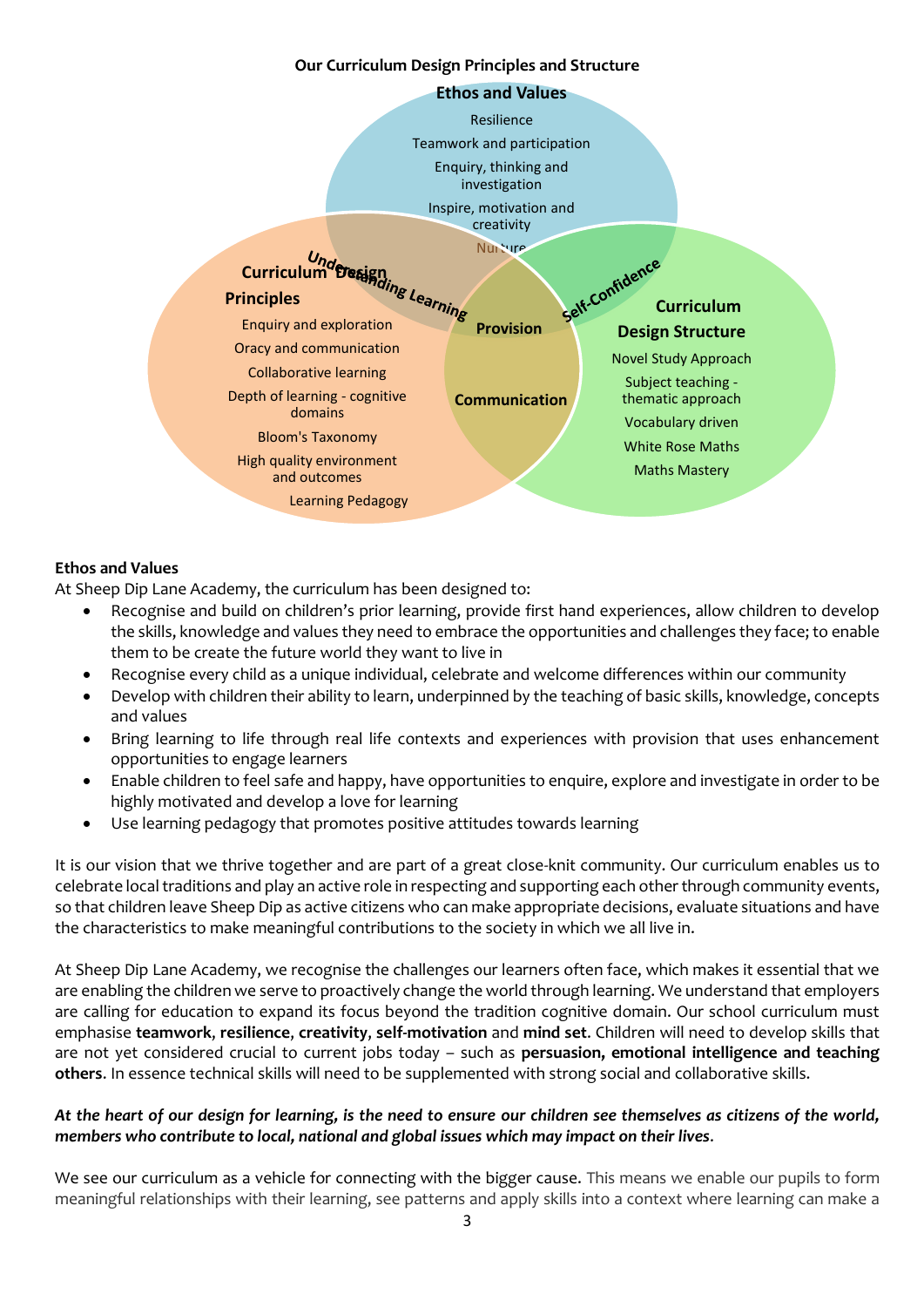difference. This will ensure that our pupils see that their learning has human significance. They will understand that their global learning is relevant to future decisions and the active contribution they can make to the world.

## **Rationale**

We believe that mathematics makes an essential contribution to children's learning:

- It prepares children to become confident and competent with using and applying numbers and measures and develops spatial awareness
- It enables children to develop an understanding of the number system and how it applies throughout everyday life
- It develops mathematical skills that are key life skills
- It allows children to think logically about problem solving

### **Equal Opportunities**

This policy outlines the teaching, organisation and management of the mathematics taught and learned at Sheep Dip Lane Academy.

Mathematics is a core subject in the basic curriculum to which all children are entitled. It is intended that mathematics will be taught to all children throughout school in ways appropriate to their ability. It will be taught as a single subject, as a morning maths activity and in cross-curricular topics.

The equal opportunities policy applies to the teaching of mathematics, as to all other subjects. All children are respected as individuals having different needs and teaching of mathematics is reflected to ensure that all children's needs are appreciated and catered for. This in turn enables children to achieve their full potential.

### **Aims**

The overall aim of the school is to provide opportunities, through a broad and balanced mathematics curriculum, for children to acquire a range of mathematical skills and concepts in situations which are enjoyable, interesting and challenging so that their knowledge can be applied. This will ensure each child's mathematical ability will be fully developed and that each child will achieve success.

Mathematics is a tool for life. To function in society we all need to be able to communicate mathematically. We must ensure that the children in our care leave our school achieving high standards in numeracy.

In our teaching of mathematics, we will:

- Stimulate an enjoyment and love of maths
- Encourage a positive attitude towards mathematics
- Through the sharing of mathematical thoughts encourage a respect for the ideas and opinions of others
- Emphasise mental skills in order to promote autonomy of thought and use of children's own methods
- Aim to develop confidence and fluency in the language of mathematics
- Provide opportunities to use mathematics in everyday situations
- Give children opportunities to use mathematics in everyday situations
- Help children to understand that mathematics is a powerful tool for communication
- Instil confidence at using mathematics
- Encourage children to take responsibility for their own learning
- Challenge children further by providing an element of challenge in their learning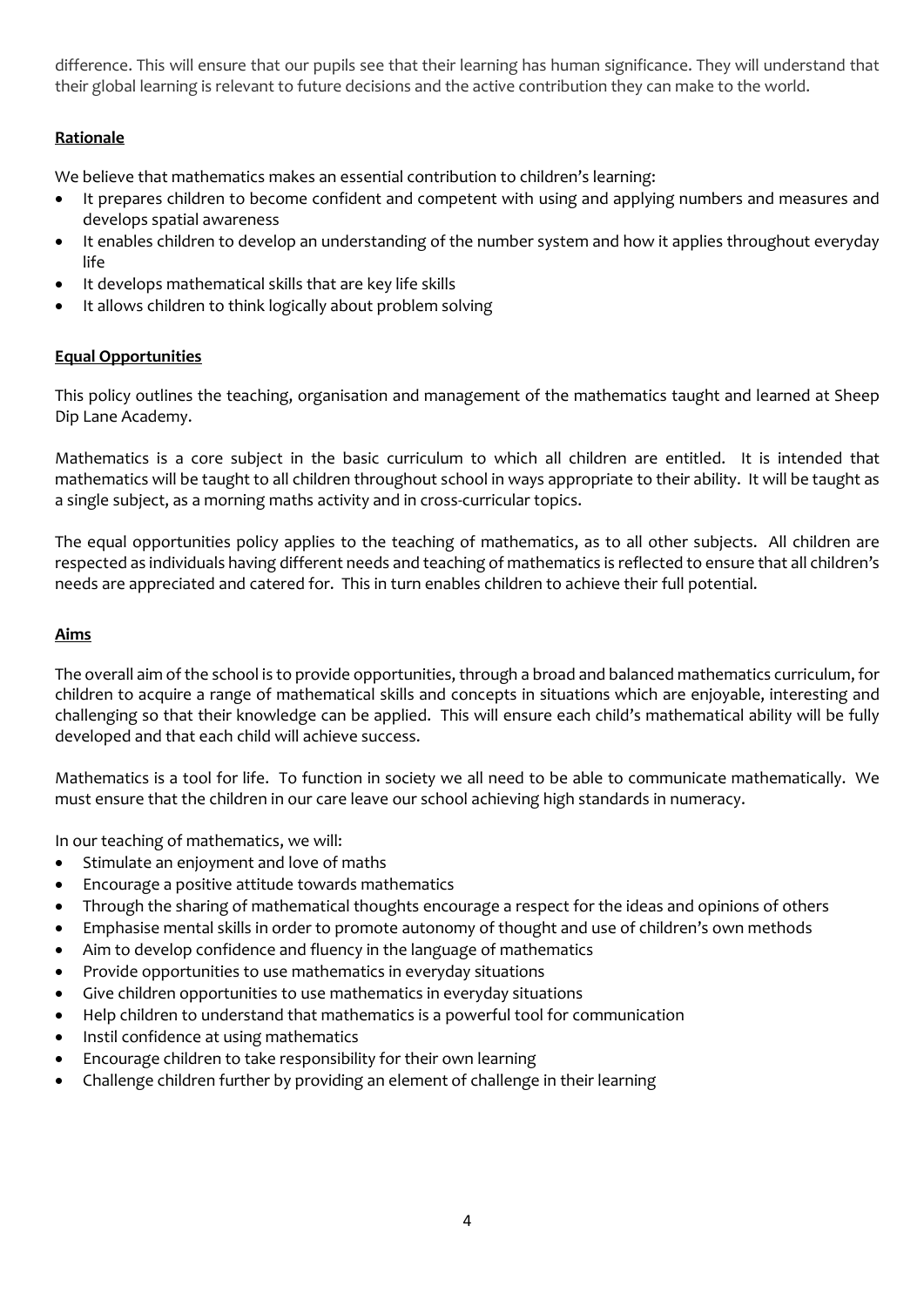## **Entitlement**

A large part of the time that children are in school is spent on mathematical activities. These activities are concerned with fulfilling and extending the requirements of the National Curriculum for mathematics and the White Rose progression documents. The activities may be taught to whole classes, groups or groups of similar ability.

There will be a daily mathematics lesson and each teacher will plan their short term, medium term and long term units in consultation with the White Rose maths scheme. At the end of each term the mathematics subject leader is responsible for evaluating coverage and attainment in each year group.

## **Implementation**

Our staff implement this through following the White Rose Maths curriculum, supported by numerous other resources including NCETM, Mathletics and Time Table Rockstars. Staff focus on quality first teaching and having the highest expectations of all learners. This is achieved through a progression of understanding from concrete to pictorial and, finally, abstract thinking. Mathematical concepts are introduced using concrete apparatus and pictures to allow all learners to fully grasp them. Only when children are confident using apparatus and pictures do they move to the abstract way of working. This allows for fluid differentiation in classes where all learners can work on the same learning but use different methods to complete it.

Children are assessed regularly in lessons to adapt support and at summative termly points throughout their time at Sheep Dip Lane. This allows for any gaps to be filled swiftly through same day interventions. This ensures that all children have their needs met for the mathematics curriculum.

### **Impact**

The impact of this CPA progression is that children have much more confidence in being able to approach and discuss mathematical concepts and problems. Children are encouraged to discuss and explain their thinking as the method they used is seen as just as important as whether they got the correct answer or not. Mathematical vocabulary is of equal importance to number skills and children are encouraged to always use correct mathematical terminology.

The CPA approach of our curriculum allows all children the ability to access their age-related curriculum because they are given the tools to approach, tackle and succeed with challenging problems. This means children are given opportunities to see how the maths they use in the classroom can be applied to the outside world.

## **All children will have opportunities to:**

- Work at their own ability level
- Work in pairs and in small and larger groups
- Have interventions to support their progress
- Work on the areas of number, measures, shape, space, data handling and using and applying
- Use calculators and computers
- Use a wide range of mathematical tools
- Rehearse mental strategies and skills
- Practise times tables and varied fluency

#### **Tasks and activities**

- Will bring together different areas of mathematics
- Will be balanced between those which develop knowledge, skills and understanding, and those which develop the ability to tackle practical problems
- Will be balanced between those of short duration and those that have scope for development over an extended period
- Will promote the use of mental calculation
- Encourage confidence in the use of mathematical tools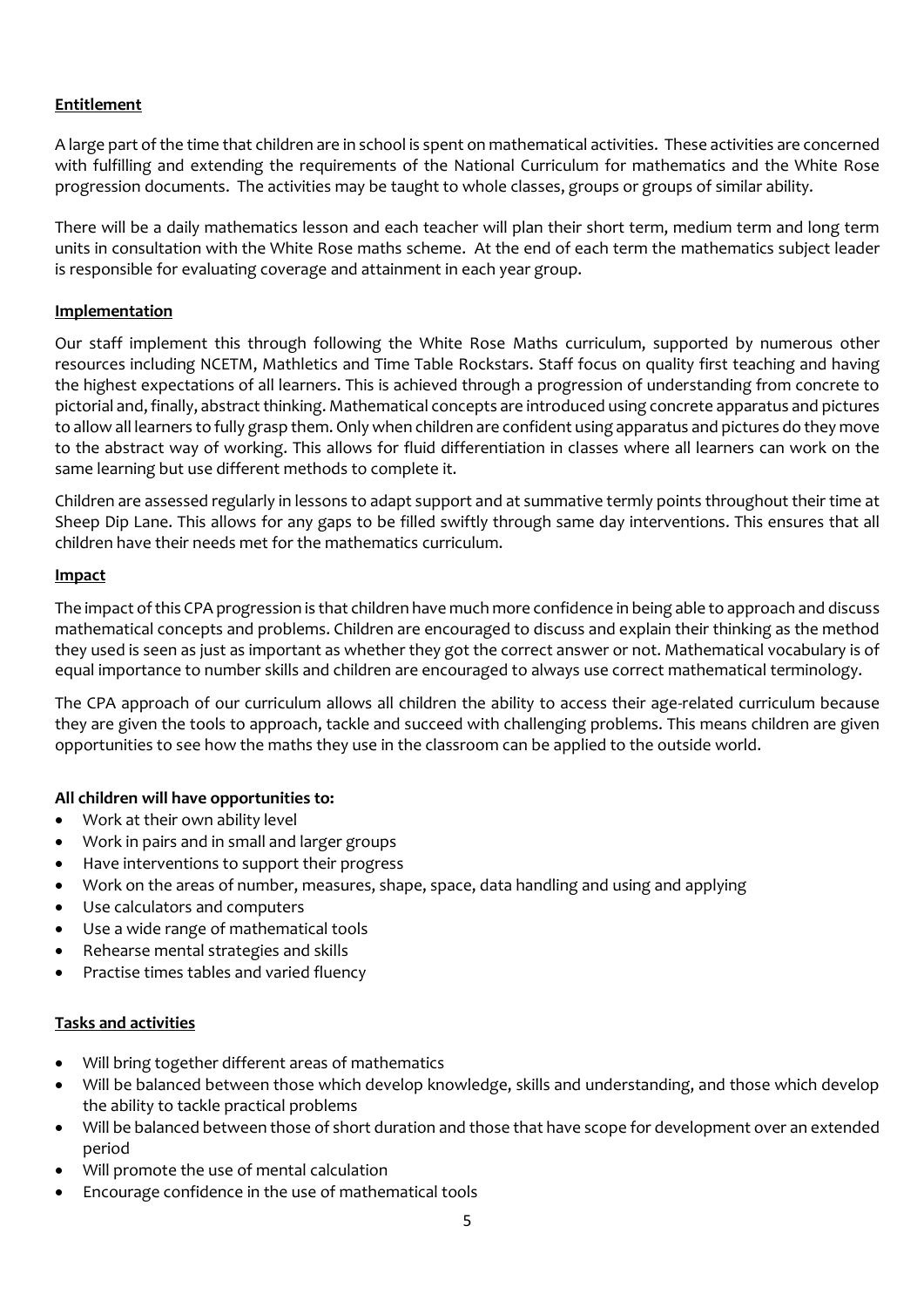- Will involve both independent and co-operative work
- Will be both of the kind that have exact results/answers and those that have many possible outcomes
- Will encourage a positive attitude towards mathematics
- Will be balanced between different modes of learning:

**Listening** – understanding explanations, instructions, questions, answers

**Reading** – using books, work sheets, comparing methods or solutions

**Writing** – making jottings, pencil and paper calculations, drawing sketches and diagrams, recording results, reporting and reasoning

**Talking** – oral work, describing, reporting, explaining, clarifying ideas, giving examples, predicting, questioning, discussion with the teacher and peers

**Reflecting** – considering approaches to problems, thinking about own work in relation to the learning objectives and using Assessment for Learning statements in books

**Carrying out practical work** – sorting, counting, measuring, constructing models, making a survey

**Observing** – spotting patterns, watching what is happening, noting similarities or differences, looking for consistencies or inconsistencies and error spotting

**Drafting** – plotting a series of steps to success needed for a particular task

## **Tasks and activities should also help children to develop their personal qualities:**

- Motivation and willingness to 'have a go' Resilience
- Flexibility and creative thinking
- Perseverance, reliability and accuracy
- Willingness to check, monitor and control their own work
- Independence
- Ability to co-operate within a group
- Working in a systematic way following the calculation policy
- Expectation to use a known fact to help work out unknown facts

## **When communicating their mathematics, children need to:**

- Understand what needs to be done
- Follow instructions
- Discuss difficulties and errors
- Ask questions
- Debate possible courses of action with others
- Present and explain their methods and results to others in a variety of ways
- Discuss the implications and accuracy of the conclusions reached
- Discuss other possible interpretations of the conclusions
- Relate results to everyday life

## **Classroom Organisation and Expectations**

Classroom organisation for mathematics will be such that the children are encouraged to show independence in choosing resources/materials needed for a task and to promote self-motivation/organisation.

All classrooms will have numeracy working walls which are up-to-date and relevant to the children's current learning. They will have mathematical vocabulary up on display so that the teacher and the children can refer to these when explaining their reasoning and each classroom will have access to or contain visual aids that support children in their learning. Children's maths work should be celebrated and individual pieces should be evident on display throughout the year.

## **We will aim to:**

- Stress the importance of, and encourage the use of, mental calculation as a first resort to any problem
- Ensure the environment is stimulating and supportive displays updated regularly and support staff used appropriately
- Create challenging activities in which the child can experience success
- Value the achievement of each child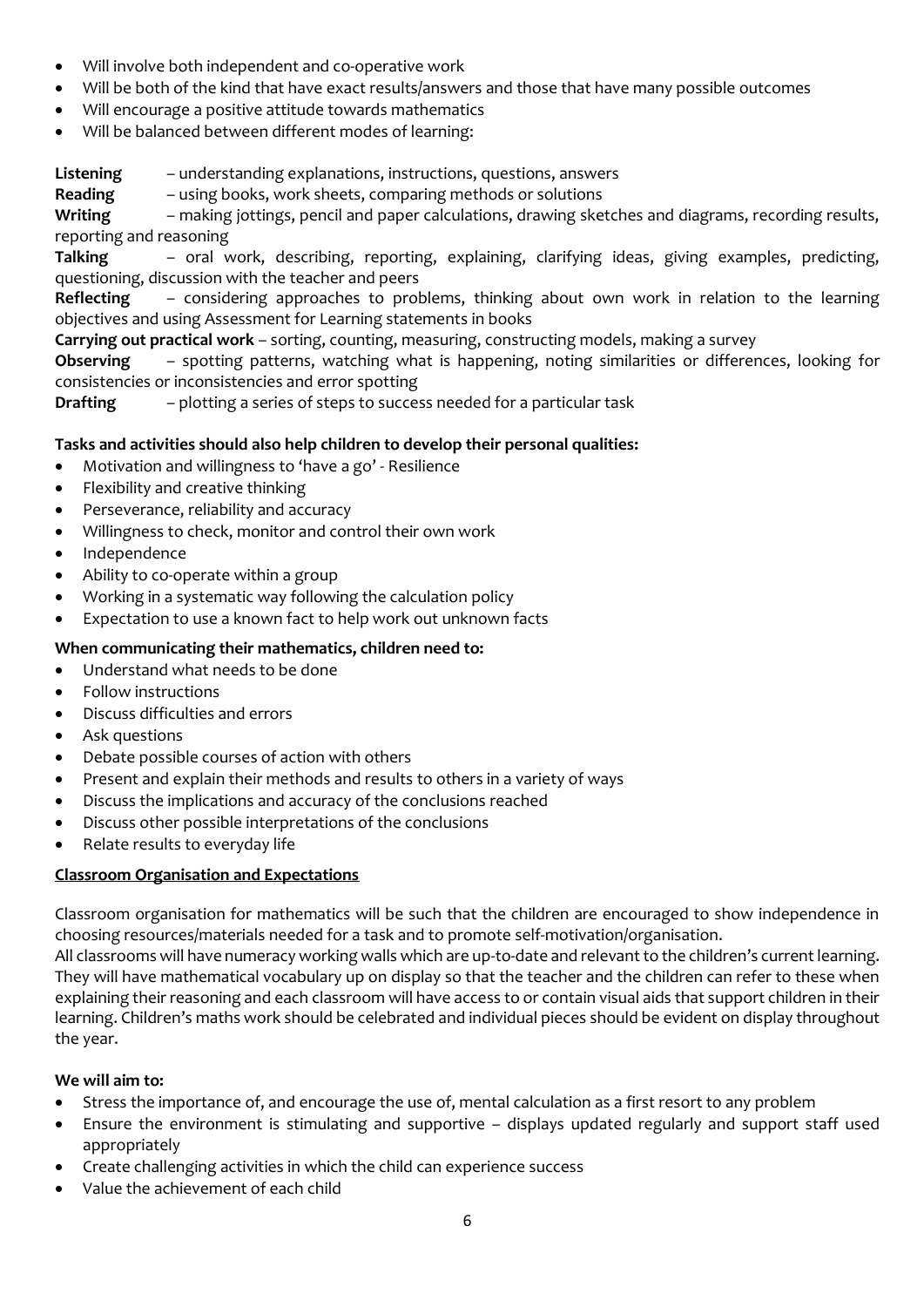- Build upon the knowledge and skills which children have gained formally and informally
- Give the children mathematical experiences that match their ability and stage of development and maintain a good pace
- Organise both collaborative and individual activities
- Make clear to the children the purpose and relevance of any mathematical activity
- Keep records of the children's progress and achievements and set realistic targets
- Encourage independent use of a variety of apparatus and equipment
- Use maths in cross-curricular topics wherever appropriate
- Value the contributions made to mathematics by all cultures, both nowadays and in the past
- Help children reflect on each new experience
- Ensure children meet the same mathematical ideas in a wide variety of contexts
- Establish routines to help children structure the organisation of an activity
- Rehearse skills and strategies daily

## **Teaching Strategies**

Mathematics teaching at all levels should include opportunities for:-

- Exposition by the teacher (using board, flip chart, computer or interactive white board) to include:
	- Directing sharing the teaching and learning objectives, drawing attention to particular points
	- Instructing giving information on how to do a particular process/activity
	- Demonstrating showing, describing and modelling mathematics
	- Explaining and illustrating accurate, well-paced explanations referring to previous work or methods
	- Evaluating children's responses identifying mistakes and using them as positive teaching points
	- Summarising reviewing during the lesson what is being taught/learned
- Discussion between teacher and children
- Interactive involvement of children through carefully planned questioning
- Appropriate practical work
- Consolidation and practice of fundamental skills, vocabulary and routines
- Problem solving, including the application of mathematics to everyday situations
- Investigation work
- Rehearsal of mental strategies

## **Mathematics is a search for patterns and relationships**

We will aim to:

- Provide opportunities to discover and investigate patterns and describe and record relationships
- Encourage exploration and experimentation, trying things out in as many different ways as possible
- Encourage ways of ordering or arranging, combining or separating; looking for similarities or differences
- Help children generalise from their discoveries using correct vocabulary
- Help children understand and see connections between mathematical ideas

## **Mathematics is a creative activity, involving imagination, intuition and discovery**

We will aim to:

- Value and allow time for trial-and-adjustment approaches
- View unexpected results as a source of further enquiry rather than mistakes
- Encourage the creation of mathematical structures and designs
- Encourage the formation and manipulation of mental images
- Foster initiative, originality and divergent thinking
- Encourage questions, conjectures and predictions
- Encourage children to find and explain their own methods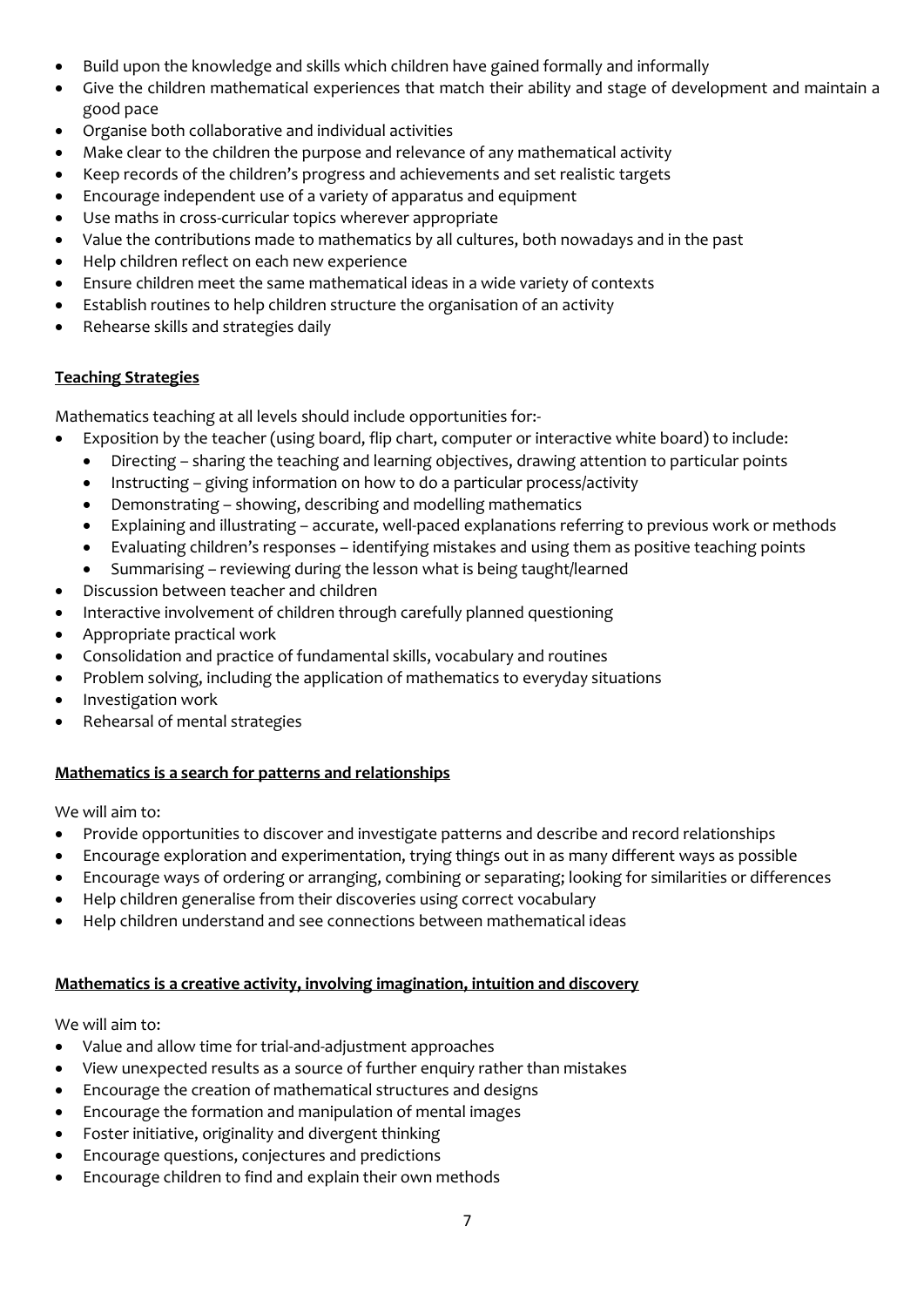## **Mathematics is a way of solving problems**

We will aim to:

- Help children identify information and ways to obtain it
- Encourage logical reasoning, consistency and systematic working
- Ensure the development and use of skills and knowledge necessary for solving problems
- Help children know how and when to use different mathematical tools
- Help children discover and invent their own mathematical problems
- Challenge children quickly when they have completed fluency tasks

## **Mathematics is a means of communicating information or ideas**

We will aim to:

- Make time for both informal conversation and formal discussion about mathematical ideas
- Introduce appropriate and varied mathematical vocabulary
- Create opportunities for describing properties, for giving examples, for clarifying or explaining, for predicting results.
- Encourage reading and writing about maths, and representing and structuring ideas using pictures, symbols, diagrams and graphs.
- Value and support the diverse cultural and linguistic backgrounds of all

## **Mathematic daily maths meetings**

We will aim to:

- Hold engaging daily maths meetings everyday
- Encourage fluency in number
- Encourage automaticity in number
- Build basic mathematical skills to gain fluent and engaged learners
- Help children to be confident mathematicians

## **Foundation Stage**

The development of mathematical thought is an important area of experience for children in the Early Years. Learning in mathematics should be primarily first-hand, experiential and active, bearing in mind the requirements of the EYFS curriculum. Play and talk are essential to the learning process.

## **Early Years**

Of particular importance will be the development of skills in:

- Appropriate mathematical language
- Making comparisons
- Sorting
- Understanding one to one correspondence
- Conservation of number
- Recognition of numbers
- Writing numbers correctly
- Basic ordinal language
- Early use of estimation
- Naming basic 2D and 3D shapes
- Copying and recognising patterns
- Early use of conventional time units
- Early use of non-standard and standard measures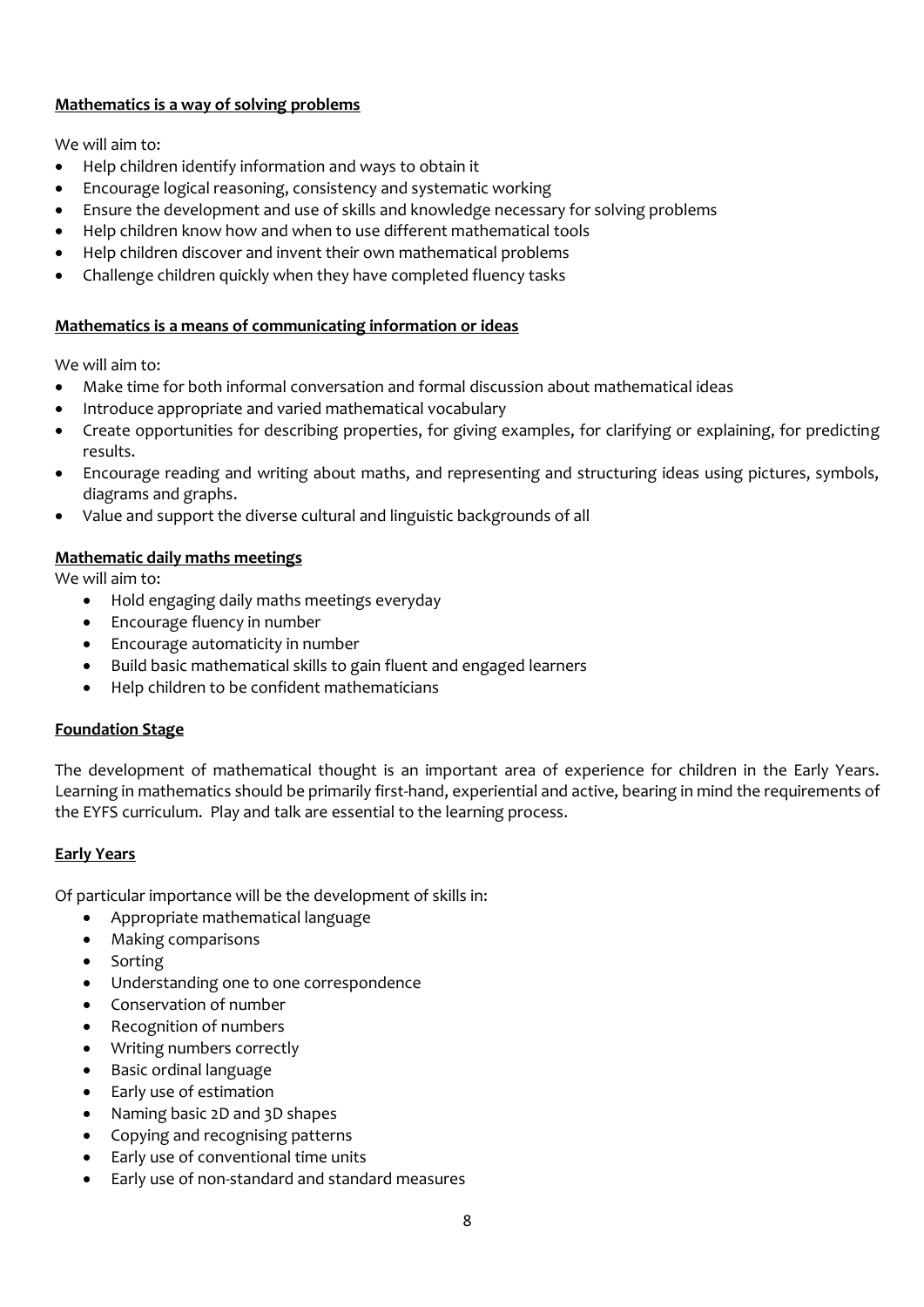- Use of calculator
- Reading and recognising simple graphs
- Early use of appropriate ICT

We recognise that some children will be ready to embark upon the National Curriculum during their time in the Foundation Stage. We need to be aware of this and ensure that such children undertake work that is appropriate to their ability.

Children in Foundation Stage and KS1 will also take part in NCETM's Mastering Number Programme which will enable children to build fluency and automaticity in number. We recognise these as the basic building blocks to learning, this knowledge and skill set will continue with them through their primary education.

## **Years 1 – 6**

Children will follow the requirements of the National Curriculum and the programmes set out in the White Rose progression for their appropriate year group. The sections of the programmes of study interrelate. Developing mathematical language, reasoning and skills in applying mathematics should be set in the context of the other areas of mathematics. Measurement should be associated with handling data and shape and space. Calculating skills should be developed in number and through work on measures and handling data. Algebraic ideas of pattern and relationships should be developed in all areas of mathematics.

## **Recording, Assessment and Reporting**

## **Pupil Recording**

Mental work does not exclude a written record of methods or results. It should be noted that jottings and rough workings do not need to be set out with the same formality as standard written methods. **However** – children should always be encouraged to form numerals correctly and legibly and reversals should always be pointed out and corrected by the child.

As the children move through Key Stage 2, they will be taught to record their work in a variety of forms, including standard written algorithms.

The children use books, paper, worksheets, models, whiteboards, iPads and computers for mathematics. They will be encouraged to have good work habits, to set out neatly and to show their methods of calculating (algorithm) so that the work can be talked through easily. They will make a 2cm margin in their books, write a short version of the date and write their learning objective neatly and complete their working out to a high standard.

The children's books/folders will demonstrate the wide variety of mathematics work undertaken throughout the year. These may contain examples of symbolic, graphical, diagrammatic, pictorial, written and group work. They may also contain a teacher's note about oral work.

Various extended learning opportunities will be made available for children identified as being more able in the subject.

## **Assessment**

Assessment will take place at three connected levels: short-term, medium-term and long-term. These assessments will be used to inform teaching in a continuous cycle of planning, teaching and assessment.

Short-term assessments will be an informal part of every lesson to check children's understanding and give information, which will help teachers to adjust day-to-day lesson plans.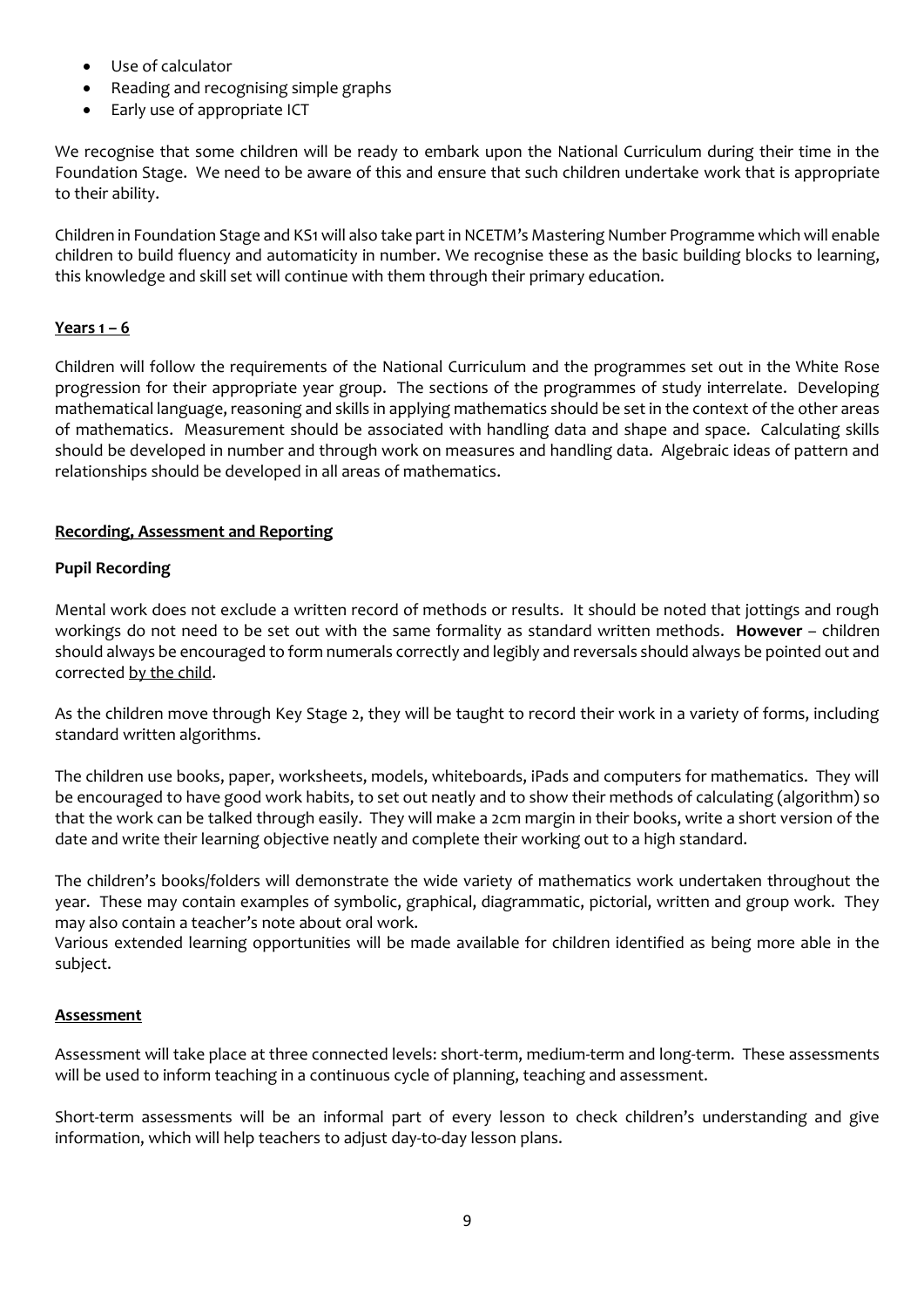Medium-term assessments will take place in 'assess and review' lessons timetabled each half term and will assess some of the ideas linked to the key objectives that have been covered during the half term. The outcomes will be recorded and passed on to the mathematics subject leaders.

Long-term assessments will take place three times throughout the school year to assess and review children's progress and attainment. These will be made through compulsory National Curriculum mathematics tests for children in Years 2 and 6 and supplemented by the optional tests for children in Years 3, 4 and 5. Statistics will be collated to ascertain termly progress for each cohort children. Data from these assessments will be used to set targets for individuals and groups of children.

## **Reporting**

Teachers will also draw upon their class record of attainment against key objectives supplementary notes and knowledge about their class to produce an annual report. Accurate information will then be reported to parents and the child's next teacher.

## **Differentiation/Inclusion**

Mathematics tasks will challenge the more able child as well as letting the less able child achieve and succeed. Teachers may wish to make preassessments in each area of maths to allocate support and challenge to the pupils appropriately. They may also make teacher assessments about capabilities to group children accordingly.

All children, other than those with statements of special educational needs under the Education Act 1993 which specify otherwise, will study mathematics throughout the period of their time in school. Special time and attention will be given to children with learning difficulties and particularly able children.

### **More Able Children**

The Curriculum and organisation of the school allows each child to learn at a pace that is appropriate to them. These children are stretched through greater depth question which are promoted and used to challenge these children.

## **Out-of-hours Homework**

Teachers will provide additional learning for children to do at home to support them with their learning. This will be explored through our online learning platform, Seesaw. Teachers could encourage timetables practise or calculation methods through Mathletics and Time Table Rockstars online learning platforms.

#### **Staff Development**

Provision is made for staff training through local courses, subject leaders, examples of good practice and expertise. School has a subject leader who assesses the abilities of the staff and them with the CPD they require.

#### **Citizenship**

All children will have the same opportunity to follow the mathematics curriculum, with each child learning at a pace that is appropriate to them. Through work carried out in mathematics children will have the opportunity to:

- Develop confidence and responsibility for making the most of their abilities.
	- Look after their money
	- Realise that future needs may be met through saving
- Develop good relationships and respect for the differences in each other.

## **AFL (Assessment for Learning)**

AFL is built into each mathematics lesson through a broad range of strategies. The assessment opportunities used provide the basis for teachers to help children overcome their difficulties and progress their learning.